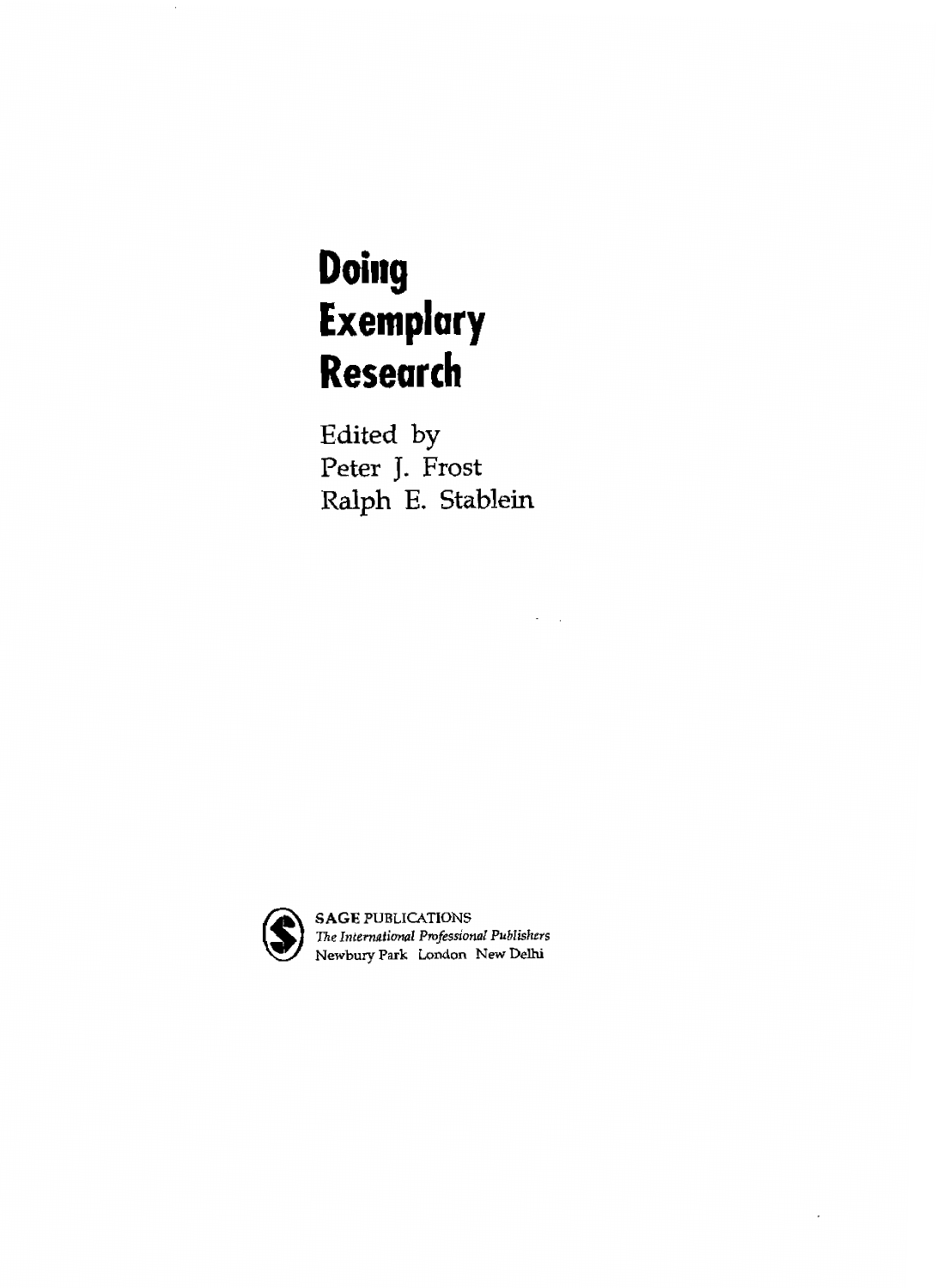## **War and Peace: The Evolution of Modern**  Personnel Administration in U.S. Industry<sup>1</sup>

**James N. Baron, Frank R. Dobbin,** and **P. Devereaux Jennings Slanford** *University* 

**This paper charts the transformation of the empIoyment relationship in different industries during the second quarter of this centuy and is based on a representative sampling of U.S. business organizations. The first section documents changes in the control systems that prevailed in U.S. industries between the Depression and the end of World War 11. The descriptive analyses generally corrob rate partraits** that **have recently been provided by neo-Marxists of how and where technical and bureaucratic controls evolved. The second section sketches an explanation for the rapid diffusion of bureaucratic controls that apparently occurred between 1939 and 1946. It examines the role of three key constituencies in shaping modem systems of work force control: labor unions, personnel professionals, and the state. In particular, the analvses underscore the large iole of government intervention in manpower activities during World War II in bureaucratiaing employment. This effect of the state blurs the distinction between "efficiency" and "control" explanations of bureaucratic controls and internal labor markets, calling attention institutional sources of change in organizations' employment structures. The concluding section highlights the implications of the findings for efforts to understand the employment relationship.** 

**Recent research has examined how organizational and institutional arrangements shape labor market outcomes, rekindling interest in how and why employment practices vary across sectors of the economy. Differences among** firms **and industries in work arrangements, control systems, and the presence of inbrnal labor markets are claimed to account for** 

<sup>&</sup>lt;sup>1</sup> We gratefully acknowledge generous research support provided by the Stanford **Gradunlr School of Business. Ten Bush provided invduablc assistance in preparing the manuscript. Suggestions from H. Aldrich, R. Althawer, Y. Cohen, P. D-, T. DiPrcte, N. Fligstein, M Hannan, S. Jacob?, T Kochan,** J **Meyer, D. Palmer, J. Pfcffer, C. Strauss, and** *AIS* **reviewers were very helpful. Requests for reprintr should bz sent to James N. Ban, Graduate School of Business, Stanfnrd University, Stanford, Califomla W305-5015.** 

**<sup>8</sup> l9B6 by The University of Chicago. All rights reserved OCIOZ-9602/87/9202-0003%01.5D**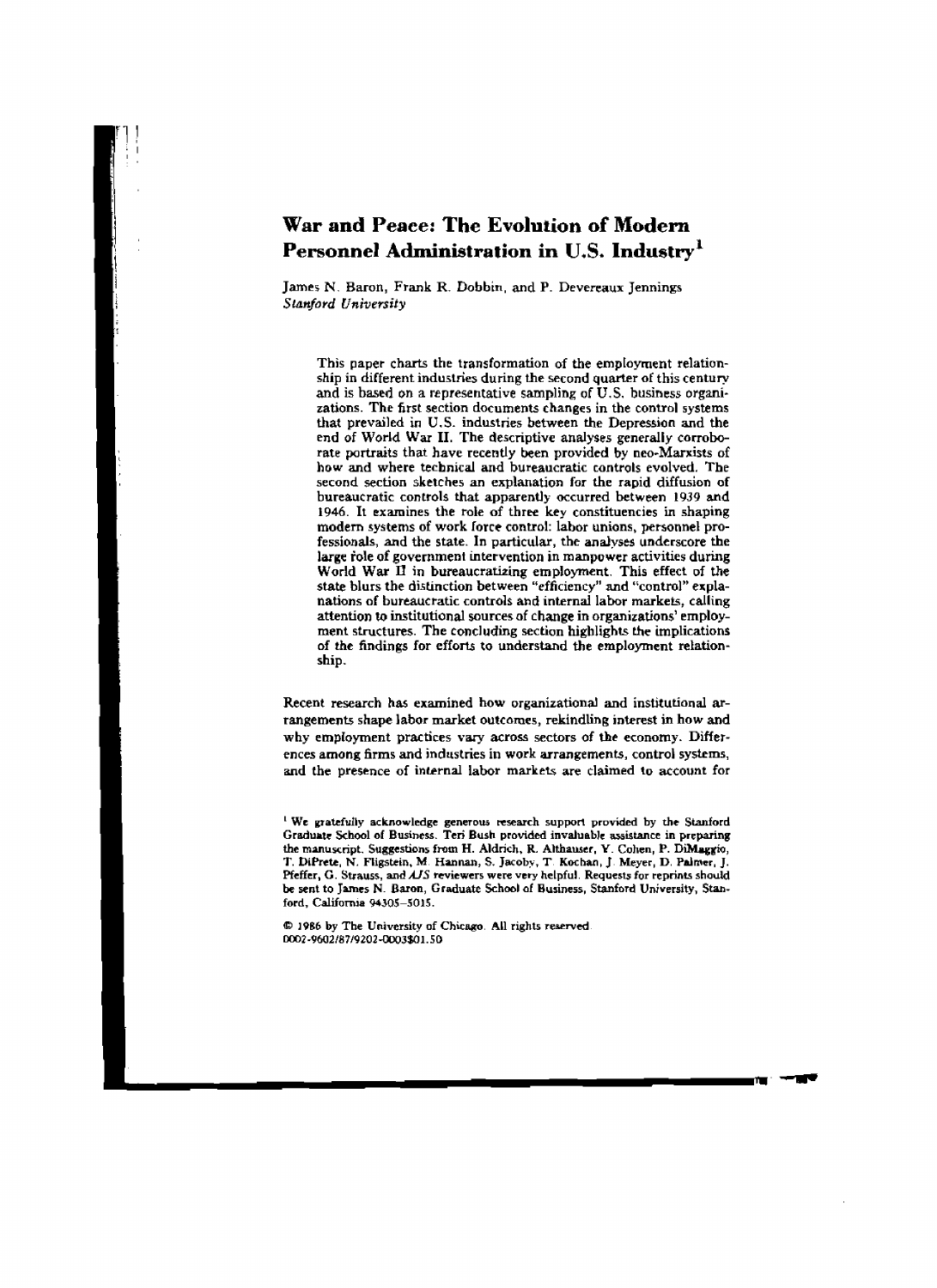### Introductory Remarks: Journey 6

"War **and Peace: The Evolution of Modem** Personnel **Administra**tion in U.S. **Industry," by James** N. Baron, **Frank R. Dobbin. and**  P. **Devereaux Jennings. Published in the American** *Journal* **of Sociol**ogy, **92 (1986), 350-383. Copyright 1986 by The University of** Chi**cago. Excerpts from this article** are **reprinted in this volume by permission.** 

"Jim Baron **was** rummaging **through old personnel documents in the library** . . . ." **Thus Jennings, Dobbin, and Baron describe the serendipitous beginning of the project that led to publication of "War and**  Peace." **Baron's rediscovery of Iong-forgotten Conference Board surveys of personnel practices in** U.S. **industries unleashed a research process** that **constantly threatened the authors' sense of intellectual equilibrium. They wanted to recover the understandings of the original respondents and organizational actors and researchers. Against this they balanced their desire to address a contemporary** organiza**tional debate regarding the emergence of bureaucratic personnel practices.** The **debate pits the** functionalist **explanation rooted in efficiency against the radical emphasis on managerial control of the workplace.**  The **data ultimately included surveys in 1927,1935,1939, and 1946, as**  well **as a diverse set of historical documents.** 

**The authors utilized these data to make two key contributions. The first relates to the evidence** for **the radical account. The radical perspective has largely emerged out of case studies of particular firms and industries. The research paper establishes** the **external** generalizability **of the pattern of** technical **and bureaucratic control practices** that feature **in radical accounts.** Baron, Dobbin, **and Jennings document the**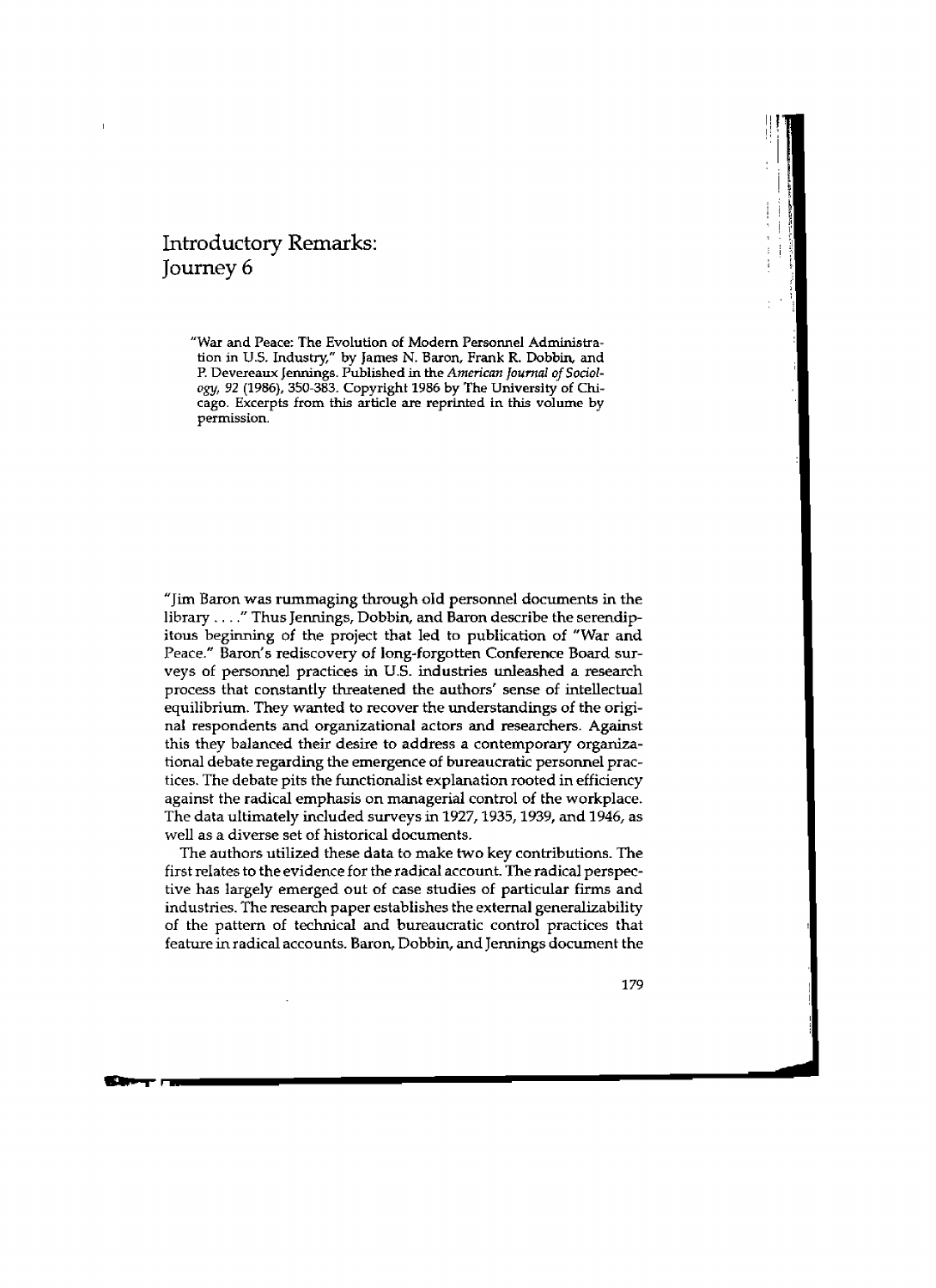emergence of this pattern in most U.S. industries. The second contri**bution is their questioning of the parameters of the debate. Both perspectives emphasize internal organizational imperatives as the source of change in personnel practice. The data simply do not allow**  Baron, **Dobbin, and Jennings to limit their search for explanations** to **internal mechanisms. As Pamela ToIbert succinctly puts it in her commentary, a fuller explanation "locates the source of the** institutional**ization of personnel structures in the interwoven interests of the state, industrial managers, unions, and an emergent occupational group."** 

**This contribution depended on the authors' attention to the complex interplay of theory, data, and historical context. Theoreticai controversy motivated the search for data and initial attempts to analyze it. Insights from institutional theory helped to direct the search for his**torical **dwumentation of important aspects of context and subsequent data analysis. The data themselves constrained the domain of theoret**ical **issues that could be addressed. For example, the data could not be disaggregated to** the **organizational level.** Initially confusing **pat terns in** the **data analysis drove the** *search* **for both additiond understanding of the historical context and ufdization of diverse theoretical resources.** 

In their commentary, the authors describe the difficult road to mas**tery of the meaning** *that* **these archival data have** for **us when** inter**preted within the historical context. They weave a fascinating and convincing story relying on careful reasoning, the relatively simple**  data analyses that the data quality will support, and relevant historical **documentation. Pam Tolbert and Woody Powell contribute to our appreciation of this research by placing the authors' contribution within the larger theoreticd context of organizational studies. Tolbert emphasizes the relevance of the research to current concerns and praises the authors' sensitivity to the theoretical complexity of the phenomenon they study. Powell focuses on the authors' break with traditional explanations for the growth** of **persome1 systems. Both commentators point to anather important characteristic of exemplary research: the fact that it is never fnushed. Exemplary research opens up inquiry. It makes possible and motivates the asking and answering of new questions. In this respect,** Baron, Dobbin, **and Jennings's research is clear1 y exemplary.** 

**We** *see* **several aspects of their research process** that **deserve** attention. **First is the advantage of multiple authorship. This is a case**  in which *the* **projet benefited** from **a specialized division of labor.**  Dobbin **developed a familiarity with the historical materials while**  Jemings **buried himself in piles of statistical analyses. The interaction of these IWO types of data collection and analysis was essential to the**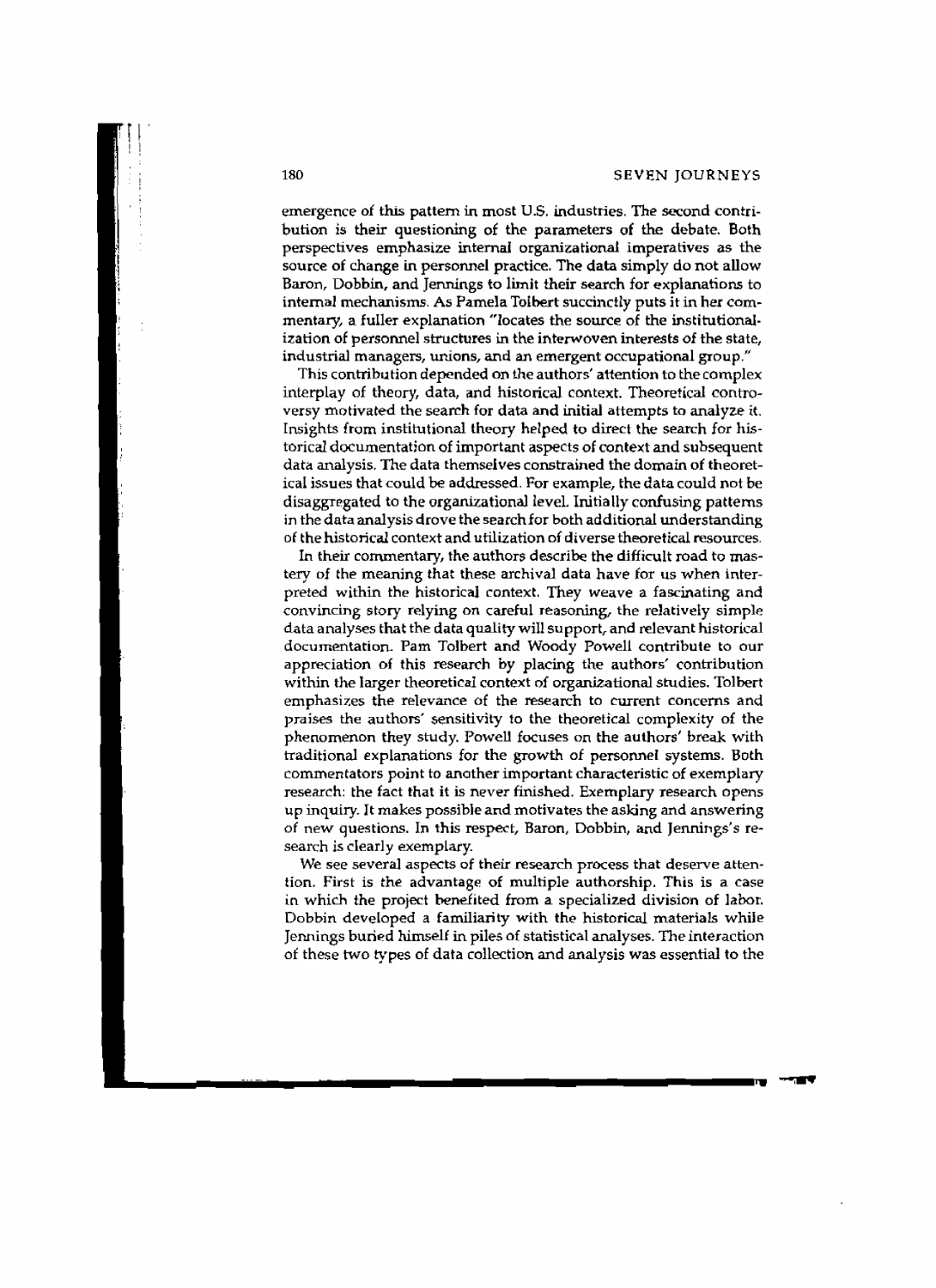**insights the project produced. The second aspect is tenacity. The authors stuck with the project despite numerous dead ends, disappoint**ments, **and frustrations. Thud is the wiUingness to let** *go.* **The authors dropped favored lines of inquiry, unconfirmed hypotheses, and the**  factor **analysis results. This aspect is potentially in conflict with tenacity, thus a tension between the two wiU inevitably develop.** It **is** not **easy to drop lines of inquiry, pet hypotheses, and** the **products of hard work simply because they do not** conhibute to **the final research outcome. We suspect that the ability to accept and live with this tension is a useful ski11 to have on the journey to exemplary research.**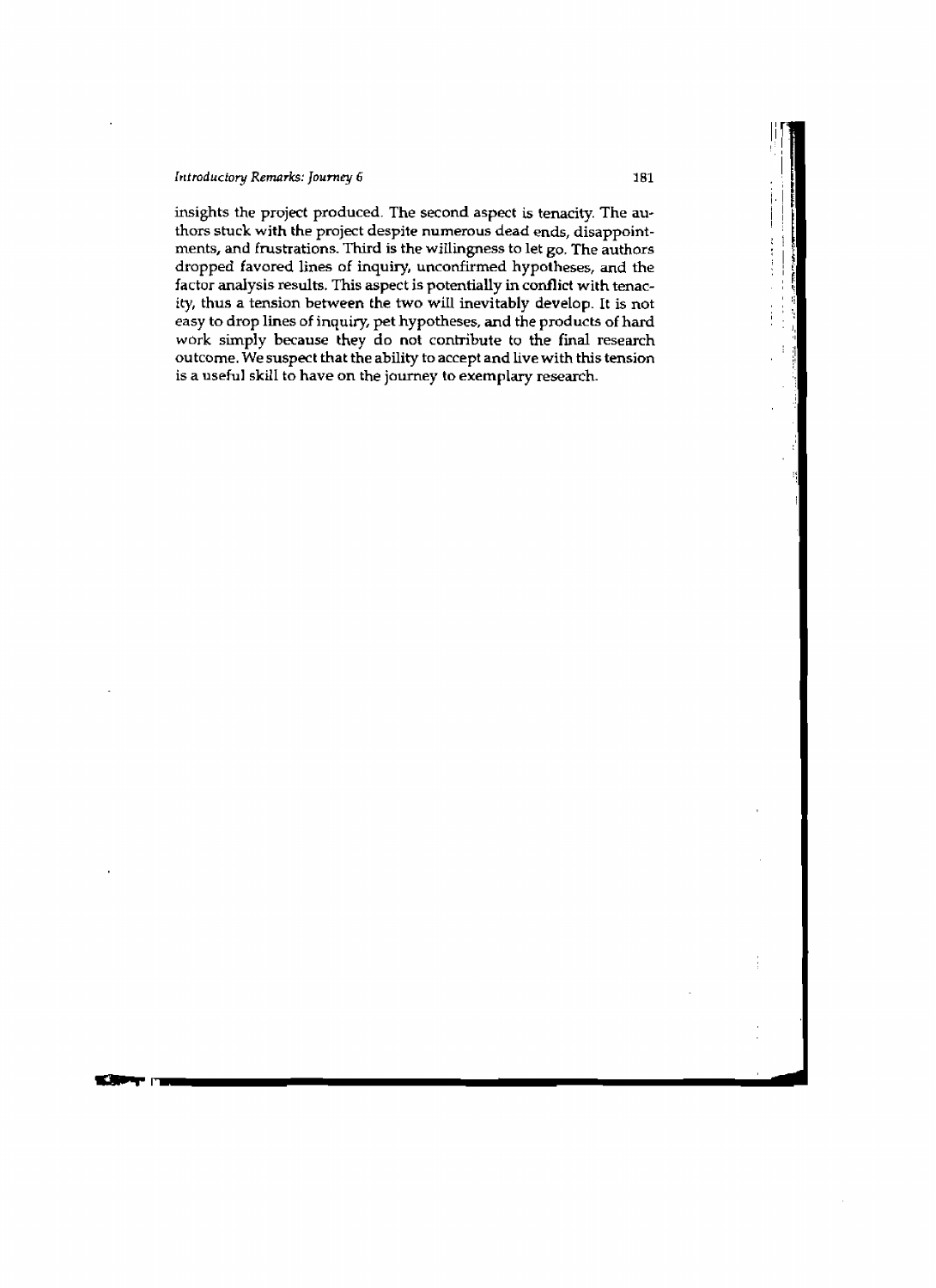# **JOURNEY SIX**  Making War **and** Peace

P. **Devereaux** Jemings **Frank** R. Dobbin **James** N. **Baron** 

There **is a temptation** to **depict the origins and** evolution **of our project as deliberate and well planned, but the making of "War and Peace"**  was neither. **The beginning of the project was particularly serendipitous.** Jim Baron **was rummaging through old personnel documents in**  the **library** and **happened across the data we eventually analyzed in the paper. Once under way, the project progressed through a series** of seeming **missteps** and **backward moves. Thmking we might perform elaborate econometric andyses, we coded dozens** of **industry-level**  variables, **over** time, **and estimated scads of preliminary regression**  models. Thinking that we would focus on the professionalization of **personnel administration, we scoured every article we could** locate **on the** nature **of personnel from the** turn **of** the **century through the 1950s. Ultimately, we abandoned these and various other approaches in** favor **of** one **that focused primardy on the** impact **of the state during World**  War II, documented by both qualitative and quantitative historical **data.** 

**In retrospect, this somewhat disorganized process of doing organizational research was actually critical for the end resuIt. Perhaps the most important lesson we learned is that doing quantitative analysis with historical data must IE a highly iterative process. Moving back and forth frequently between the** Conference **Board** data **and primary historical sources was indispensable.** Doing **so prevented us from developing ad** hoc **arguments about relationships we found in the quantitative data that were inconsistent with the lus~orical record and, at the same time, prevented us from making arguments based on historical documents that were contradicted by the data.**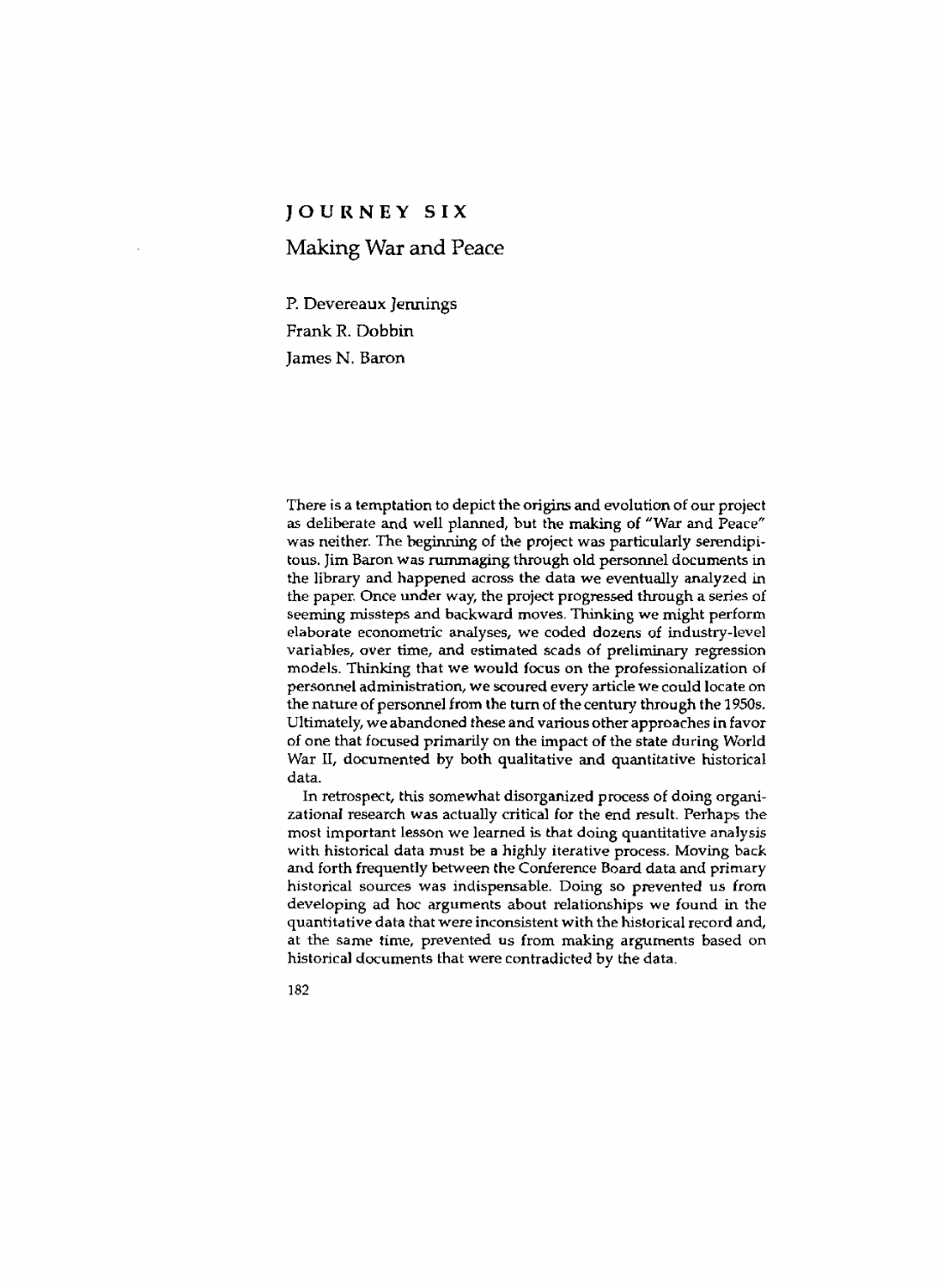**6** This **paper** charts the **transformation of** the employment relationship in different industries during the second quarter of this century and is based on a representative sampling of **U.S.** business organizations. **Ths** first **section** documents changes in the control systems that **prevailed** in **the U.5, industries between tho** Depression and the end **of** World War 11. The descriptive **analyses** generally wrroborate portraits that have recently been provided by **neo-Mamists of** how and where technical and **bureau**cratic controls evolved. The **wcond** section **sketches** an explanation **for**  the rapid diffusion of bureaucratic controls that apparently occurred between 1939 and 1946. It examines the role of three key constituencies in shaping modern systems **ot** workforce **control:** labor unions, personnel professionals, and the state. In particular, the analyses underscore the large role of **government** intervention **in mnnpower** activities during World War *II in* **bureaucratizing employment. This etfect ol tb** stale blurs the distinction between "efficiency" and "control" explanations of bureaucratic controls and internal labor markets, calling attention to institutional sources of change in organizations' employment structures. The concluding section highlights the implications of the findings for efforts to under-stand the employment relationship. **9** 

(Baron, Dobbin, & Jennings, 1986, p. 350)

Yet **this research strategy was frustrating kcause it meant** that **we were continually disproving** many **of our pet hypotheses. Just when we had** developed **an** *degant theory* **about sorn~thing we found in** the data, we discovered contradictory evidence in the extant historical **materials, Just when we** had **crafted an interesting argument based on**  the **historical materials, our Conference hard data failed to back it up. Had** we **stuck to** one **method or the other,** our **conclusiuns would doubtIess have been very different, and we would** *probably* **have reached** them **considerably** sooner **than we did. On the whole,** our **cxperienc~ showed us why "many quantitative** analyses of historical **series** fail **to realize their potential by neglecting history]" (Isaac** & Griffin, 1989, **p. 873):** It **is** much **easier to neglect history. In** the **follow**ing **paragraphs we offer some additional details and illustrative examples of** the **research process involved in the making of "War and Peace.** "

#### **The Serendipitous** Start

What **led Baron to the particuIar section** of **the Iibrary where** *he*  **found our data was a combirmliun vl foresight and luck. Baron was interested in** *assessing* **theories regarding** the **determinants of** internal labor **markets and other aspects of organizational personnel systems.**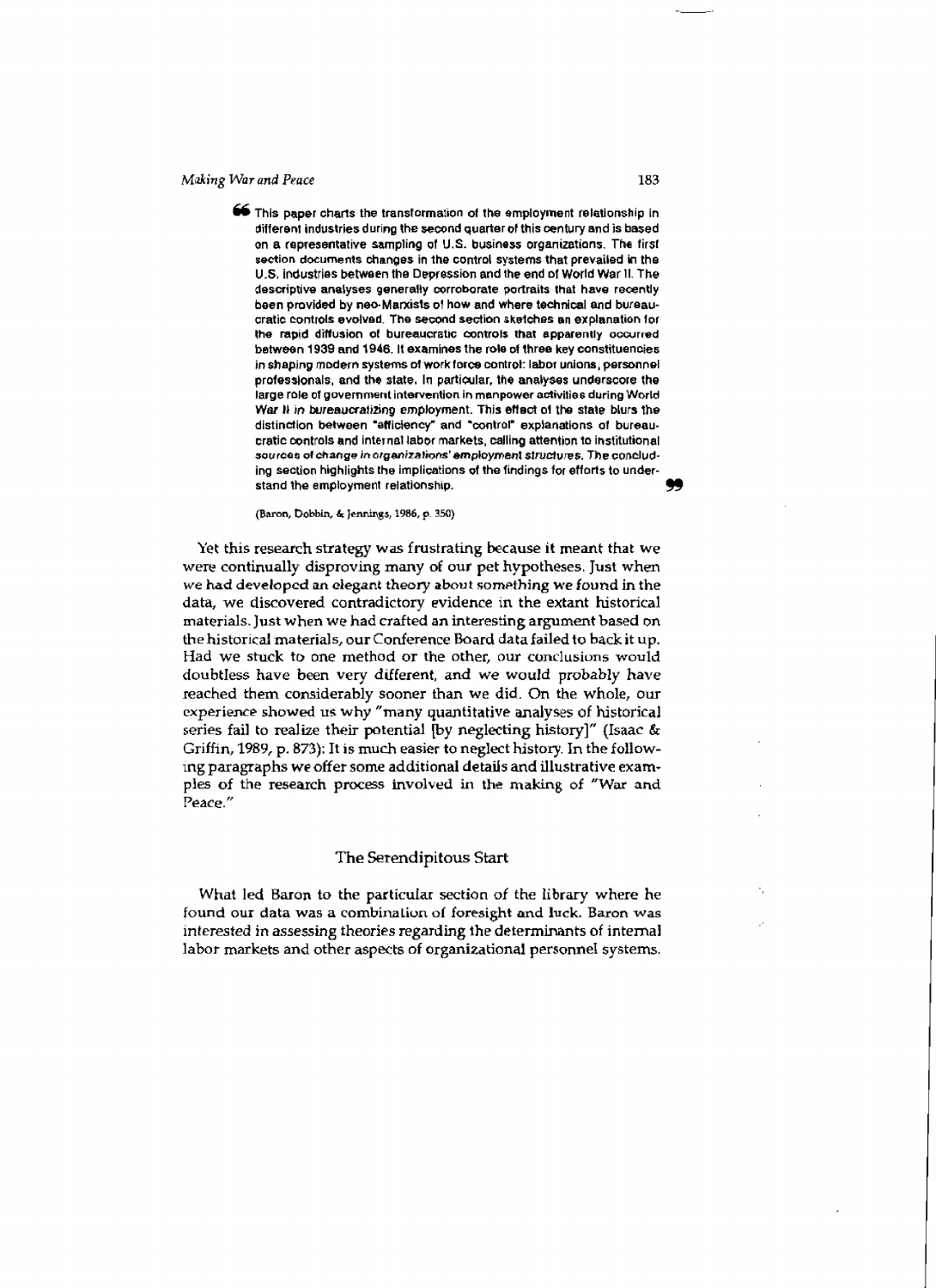Baron thought **that if he could locate historical data across a range of firms** *or* **industries, he could** not **only shed light on long-standing debates about the origins of internd labor markets,** but **perhaps also offer insights into recent trends away** from **reliance on** internal **labor markets and long-term employment relations (Pfeffer** & **Baron, 1988). So Baron began scavenging through the Stanford libraries, where, in late 1982, he happened upon a dusty volume containing the most recent (1946) of the Conference Board personnel surveys that we eventudly analyzed in our paper. That report referred cryptically to three** prior **surveys** that **had been done on related topics, but it gave no references or** titles; **another six months of detective work had to be invested before we tracked** them **down. (No one at the Conference Board could recall such ancient history. EventualIy, they produced a**  chronologjcal **listing for us of their publications since 1916, which helped us find** the three **other surveys. Perhaps unduly influenced by the Mamist literature on** control **systems, it never ocmred to us,** for **instance, that** the **results of the 1936 personnel survey w~uld have been published under a title like "What Employers Are** Doing **for** Employ**ees.") After repeated inquiries and efforts to track down Conference Board** old-timers, **we learned, unfortunately, that they had** seen **no reason to retain the original questionnaires, which prevented us from undertaking the organization-level analyses we had been** shooting **for.** 

> **6** The **NICB** members **have** traditionally had higher response rates than nonmembers, and 'in any **survey that is** conducted solely through correspondence it seems justifiable to assume that it is the more progressive **mrnpanies** that will cooperate' (NICB **1947, p.** 3). Yet **despite** these real and potential biases, the prevalence of the personnel practices that we examine is actually *lower* than in other surveys conducted during this period, which probably **sMered from even more severe** response and **sample** biases. For example, although the mean firm size in **the** 1935 **NtCB** sample (1,836) was higher than the population mean **lor** establishments, two other **survays** done at that time reported mean firm sizes of 2,557 and 4,753 (Pierce **School** 1935; Parks 1936). **in** addition, **Ulree**  surveys from **the** early 1930s of personnel practices, all more limited in coverage, reported even greater prevalence of personnel departments, **j&** analyses, rating systems, and **empbymsnt** tests than did the 1935 **NlCB** survey, both in the aggregate and **for** specific industries (Pierce School 1935; Parks 1936; Timmons 1931). For instance, Pierce School (1935) reported that 43% **ol** the 254 firms surveyed used job analysis, whereas 18% of firms in the NICB sample reported using job analysis (or 27% when NICB industry **groups are** weighted **to** rellsct the industry mix in the Pierce School study). For those few industries represented by a relatively large number of **mses** in these smaller surveys, estimates of the prevalence **of** various personnel practices correspond more closely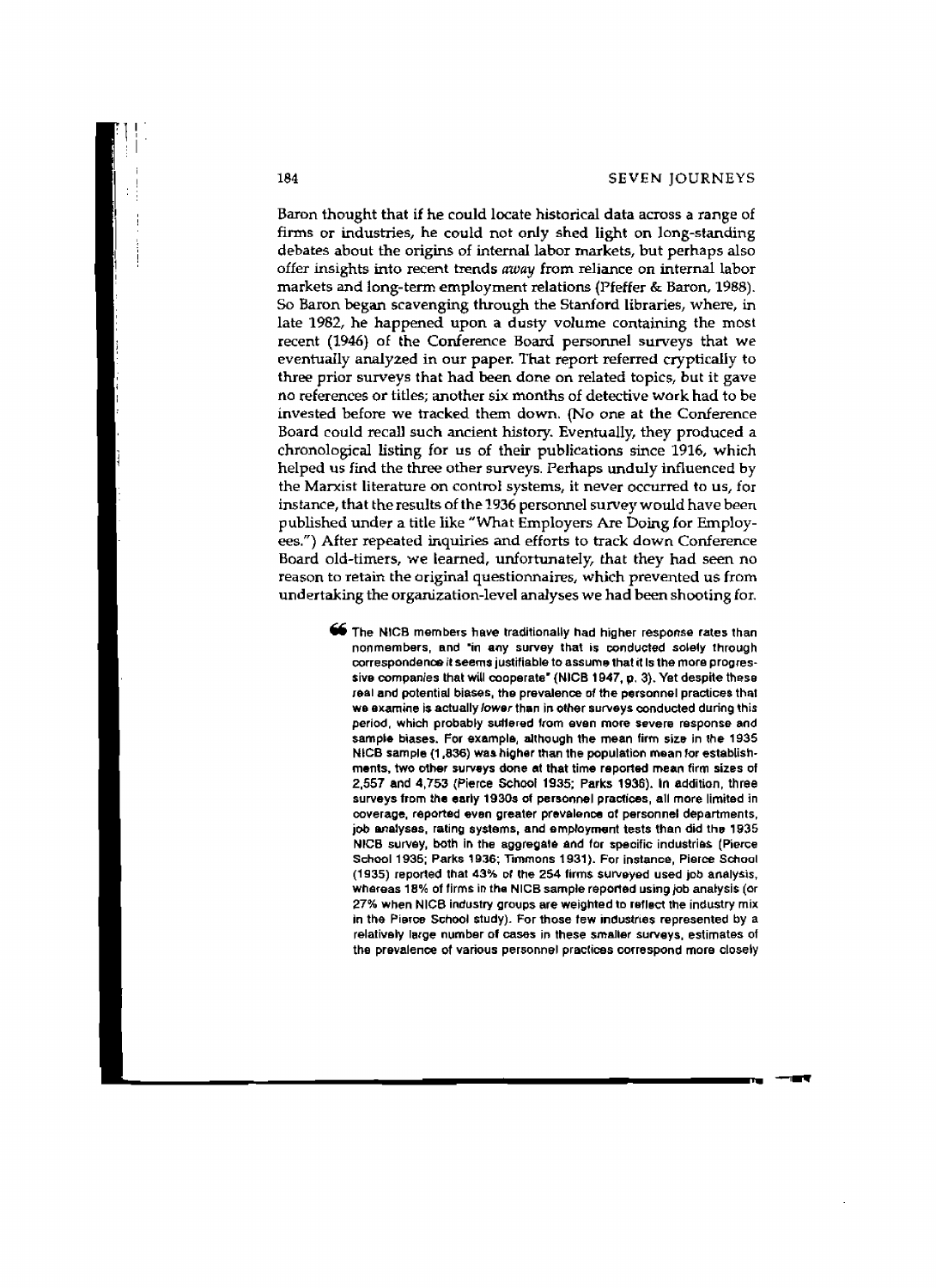to the NICB data. This, in turn, gives us some confidence in the NICB **data.** 

**In short, the NlCB surveys apparently provide the most reliable and**  comprehensive data available on personnel practices in the early de**cades of this century. One historian of the period refers to the NlCB studjes as 'excellent in every respect,** . . . **[they] offer the best statistical evidence available on most aspects of welfare capitelism" (Brandes 1976, p. 193). and scholars have recently used these data in charting the spread of personnel departments and internal labor markets (e.g., Jamby 1983, 1984, 1985; Kochan and Cappelli 1984). Although the samples are perhaps biased toward organizations that were likely to adopt bureaucratic personnel pradices, and thus may misrepresent**  overall levels of usage, they portray employment practices across industries and over time more accurately and in greater detail than other **possible data sources. 39** 

(Baron, **Dobbm, &]~nnings, 1966, p. 359)** 

**Baron was first intrigued by these data because they promised** to **help adjudicate** economic **efficiency and neo-Marxist control arguments about why firms adopt personnel practices (e.g., Edwards,**  1979). **However, the data he uncovered helped frame the research question at least as much as the research questions determined the kinds** of **data** he **sought.** Tlus **feature of** the **research** process **seems worth emphasizing: Success** in **archival research depends not only on**  the ability **to find data** that allow **important questions to be addressed, but also on divining the questions that can (and cannot) be illuminated by data that happen** to **come your way. Baron had a similar experience**  earlier **in his career, when he came across a vast, rich dve of**  information **gathered by the U.S. Employment Service describing the**  job **and** promotion **structures among** a **large and diverse sample of California firms (Baron** & **Bielby, 1980). His interest in structurd bases of inequality sent** him loohng **for these kinds** of **data, but finding** them also **steered** him **toward a whole new set of** organizational **concerns that he** might **not otherwise have pursued.** 

**After locating** the **data, Baron began searching for research assistants to help** him **realize the full potential of the project. He presented his new ideas to** Dobbin **in a prearranged meeting** to **discuss** Dobbin's **research on the** origins **of public policy and its effects on personnel practices.** Baron **asked Dobbin if he knew any graduate students who were interested:** Dobbin **was. Baron was introduced to** Jennings by Jennings' adviser, who worked next door to Baron and had heard he **was looking** for **research assistants. Jennings had been researching various issues relating to organizational control and was interested in**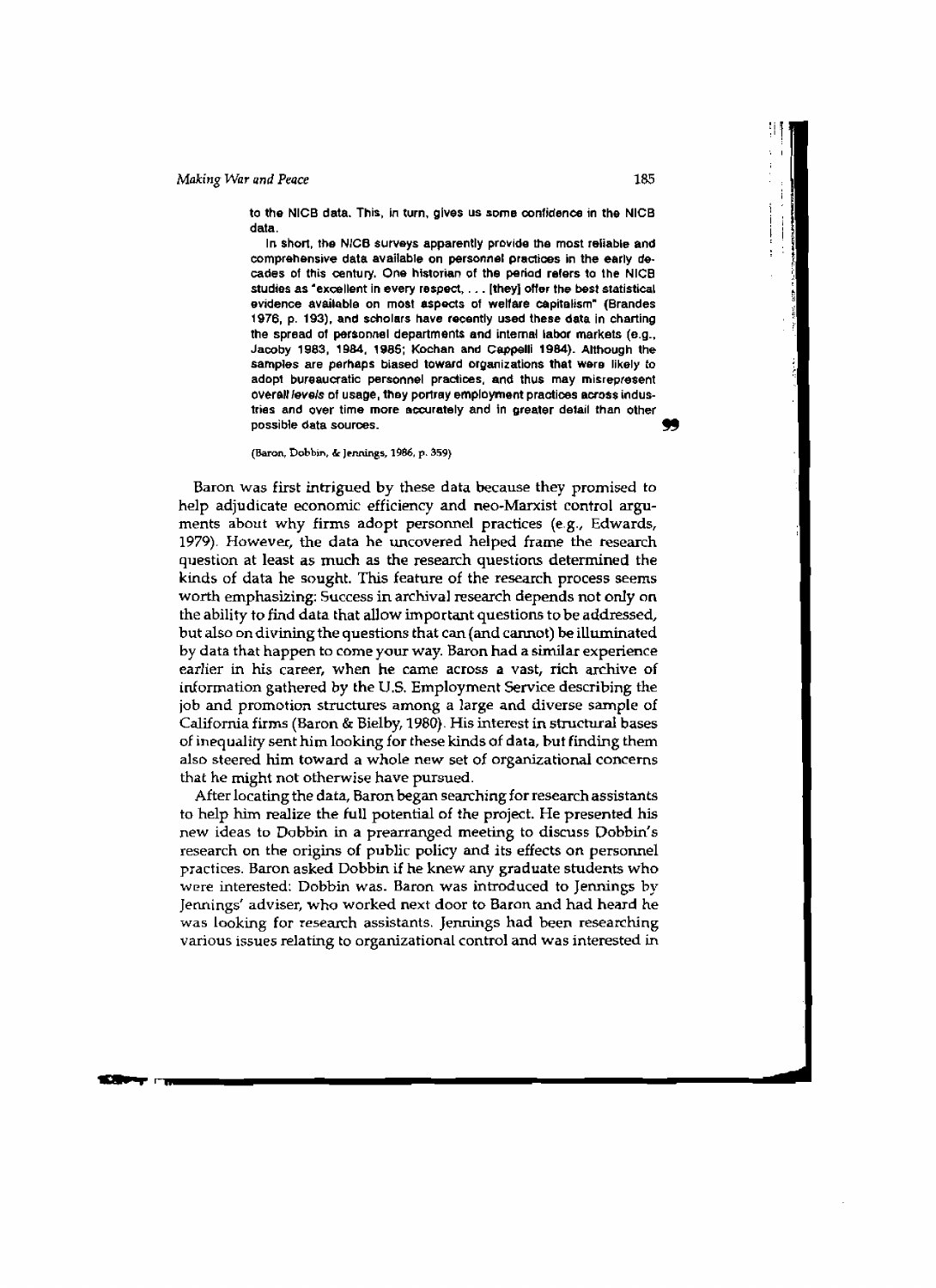supplementing hs **student stipend. Baron wanted a second research assistant, so he hired** Jemings, **at least** for **the summer** of **1983.** 

#### **A Series** of **Missteps**

The **threesome began with what seemed to be a very straightfornard set of hypotheses about the determinants of organizational employment practices. These hypotheses were generated by a major debate among theorists of the employment relationship. Efficiency theorists argued that organizational size, turnover, and work force demographics were primarily responsible for the development of bureaucratic employment practices, while other theorists, especially neo-Marxists, argued that unionization, efforts to reduce worker autonomy, and increasing firm size led to the development of new methods of** techi**cal and bureaucratic control over labor. We sought to relate variations in control practices across industries to differences in these efficiencyand contml-related imperatives.** 

**After a year of** collecting **new variables,** running **exploratory regressions every which way, and playing with varieties of statistical methods to collapse the sets of personnel practices into** coherent employment **regimes, we came to** a **dead end: Our analyses did not explain much of the variance in practices across industries. The** main reason **was that the variation over time appeared greater than the variation across industries. There was an enormous growth across** alI **industries in the use of "bureaucratic control" between 1939 and 1946, and** less **variation within each time period in the use of different control regimes by industries than we had anticipated.** Moreover, **some of** the **interindustry differences made little sense to us in terms**  of either **efficiency or** control **imperatives.** 

**At first we did not know exactly what to make** of **hs. We were somewhat disappointed that interindustry variation in the cross** section **paled in comparison to variation over time by industry.** Most **historical studies and organizational theories highlighted the role of interindustry differences in firm-specific skills, firm size, work force race and gender, unionization, and the like. The data seemed somewhat inconsistent with all these accounts. Yet we soon realized that if the data could not heLp adjudicate among competing theories very well, perhaps it was because those theories were deficient, not because the data were flawed. We became excited by the prospect of sorting**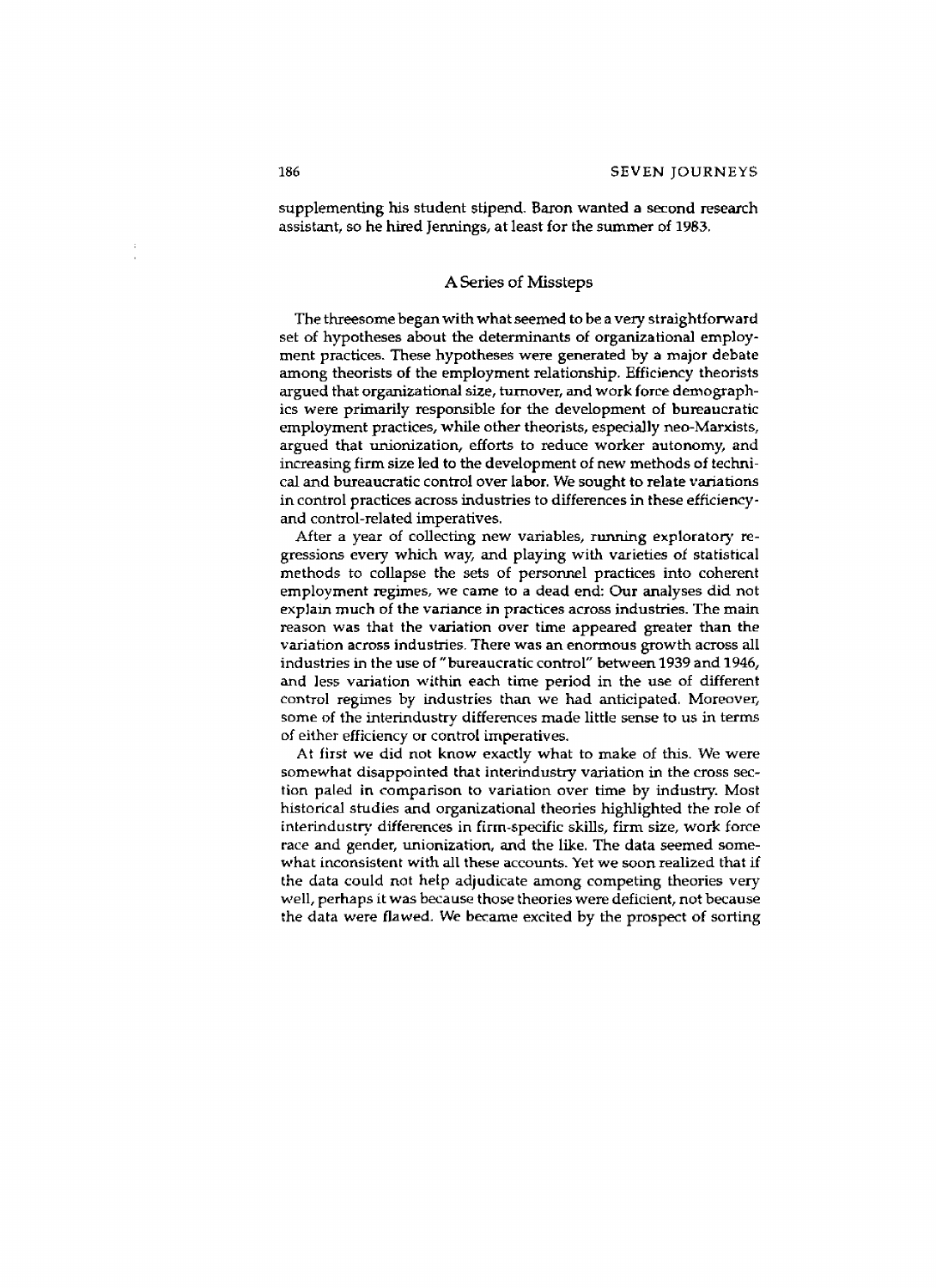**out why many features** of **bureaucratic** control **proliferated during World War** IT.

> & An employment-stabilization plan introduced in shipbuilding in 1941 illustrates how the **slate** attempted to limit **mmpetition** among firms for employees, which had been producing high turnover and wage inflation. by developing a bureaucratic model of personnel relations for an entire industry. In southern California, the creation of large shipbuilding and aerospace industries within the same labor market wreaked havoc on both industries **(Gray** 1943, p. **7).** In April 1941. the National Defense Advisory Committee, predecessor of the **WLB,** organized a conference of **management** and labor representatives from the Pacific shipbuilding industry. Guidelines concerning wages, hours, shift work, strike avoidance, and apprentice training were adopted (U.S. Bureau **of** Labor Statistics 1941, p. 1162). These guidelines effectively standardized industry **work** arrangements and working conditions to prevent 'pirating' of workers. Similarly, in June **1942.** *the* building trades **unlons** agreed to a **WtB** proposal to stabilize wage rates on all federal projects. Though less complex, this agreement had the same **effeet** as the shipbuilding stabilization plan: drastically reducing turnover and wage competition **by** creating a standard model **ot** employment relations within **the** industry. Jacoby has suggested that governmental intervention during World War I had a similar effect (1985, pp. **140-47). 9**

**(Baron, Dobbi 6r ]annings, 19s6,** p **369)** 

**Dobbin** bgan **to research wartime federal policy. He examined a variety of sources, including the orders, directives, and reports of such agencies as the War Production Board and the War Labor Board. As** it **turned out, these and** other **agencies took direct and** indirect **steps that**  encouraged firms to use bureaucratic personnel practices and to develop other **internal labor market mechanisms. Government boards and agencies assumed contrd of** coal mines **and railways during the war and intervened in labor negotiations in steel. The govement also instructed the auto industry to** retool **to make tanks, and it pumped**  money **into** the **airplane, explosives, and rubber industries. A review**  of **wartime management publications found that managers responded**  to **such changes by promoting the new employment practices in order**  to **either cope with or circumvent federal** control. We thought **we had**  finally **figured out what was going on: Our survey data should show exceptional rises in** the **use of bureaucratic practices in strategic, warrelated industries, where federal** intervention **was greatest.** 

**Yet when** we **returned** to **these** data we **found** that **the war-related industries showed** only **slightly higher than average increases in** the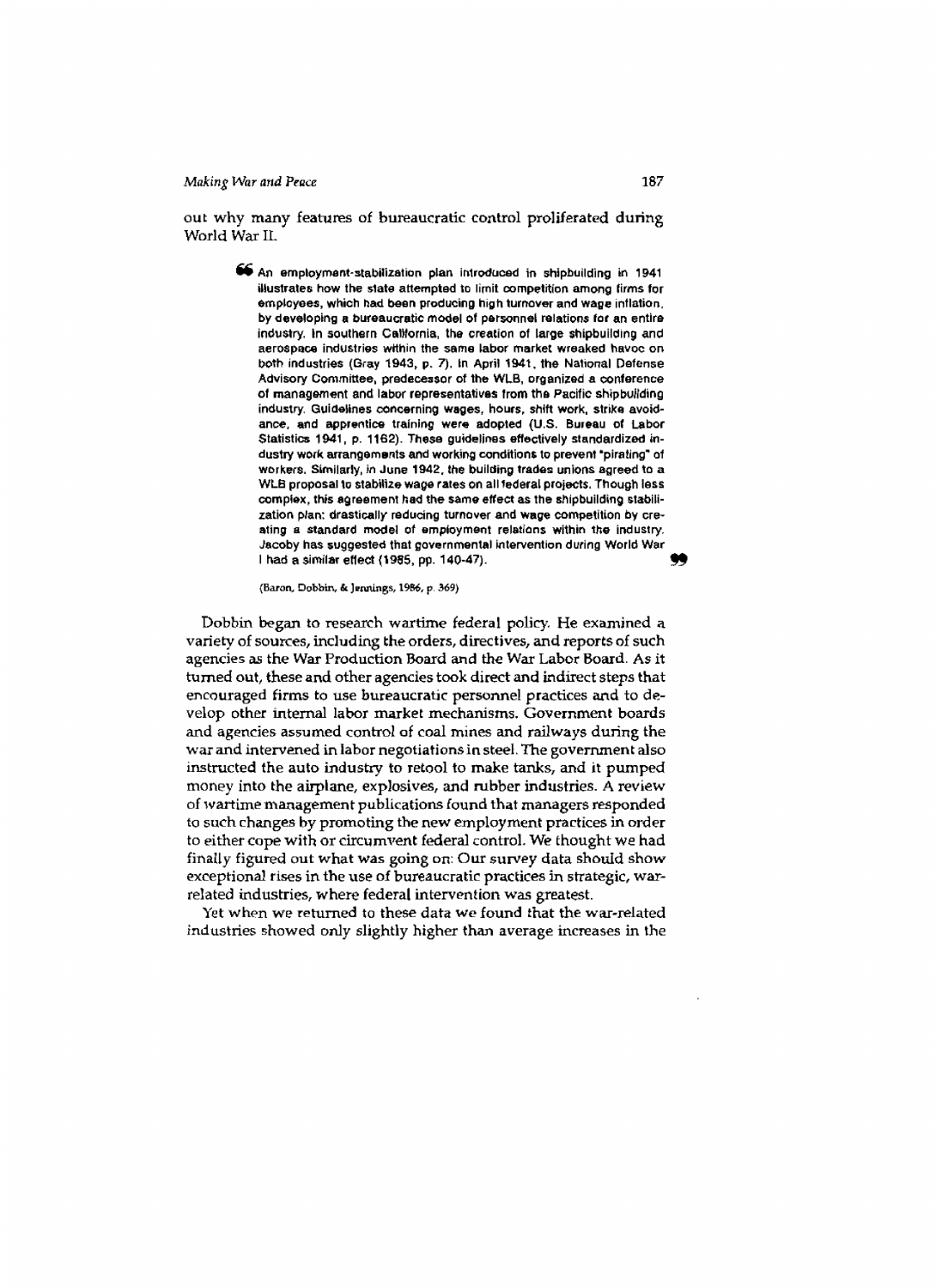use **of bureaucratic personnel practices, compared with other manufacturing and nonrnanufacturing industries. Still convinced that the war-related industry hypothesis was right, we tried analyzing the impact of the war differently, looking at industries that had the greatest problems with turnover, those that had the lion's share of war contracts, and those that saw the greatest production increases during the war Again, war industries did not seem to differ much from other industries in the Conference Board data. We thought we had come to another dead end.** 

**Our response-almost a reflex after a year and a half of work-was to return to the primary historical sources. According to fedem1 documents and corporate histories, government policies affected not** only **industries that were directly involved in the war effort, but those that were** not **as well. For instance, federal hiring controls were often used to prevent the loss of** munitions **workers to other industries, which meant nonmunitions industries had at least as much need for personnel practices that might quell turnover as had munitions industries. The state appeared to be an important source of and stimulus for the development of the modern bureaucratic regime, which diffused through both obvious and subtle means, including coercive and mimetic pressures as welI as personnel functionaries who were active in interpreting the institutional environment.** 

> Firms were theretote **compelled** to Initiate or expand personnel departments to document their needs. Because employees had to classify jobs **by** skill and wage categories to satisfy the new national stabilization plans, **job** analysis and evaluation flourished (Walters 1 **945,** pp. **10-1 I), as** documented in table **1.** The government **also** required firms to file 'manning tables" **detailing** skill and manpower needs and encouraged them to enumerate jobs in terms of new Dictionary of Occupational Titles **(DOT)** guidelines **(U.S.** Bureau of Labor Statistics **1945,** pp. **419-20).**  Thus, the government encouraged the formalization of work roles and the diffusion of standard job definitions **across lirms** by providing employers with a free and easily accessible job-analysis system. Other reporting requirements necessitated employment and turnover records, rating and salary classification systems, and promotion paths reflecting skill gradients among jobs--all designed to aid the war effort by ensuring maximum utilization of human resources within and among firms. Companies without competent personnel departments were hard-pressed to justify their staffing requirements, and firms that had **not** previously done so moved quickly to implement or augment personnel departments, job analysis and evaluation systems, wage surveys, and manpower analyses to substantiate their labor needs. **9**

(Baron, **Dobbin, dr jennings, 1986, pp. 370-371)**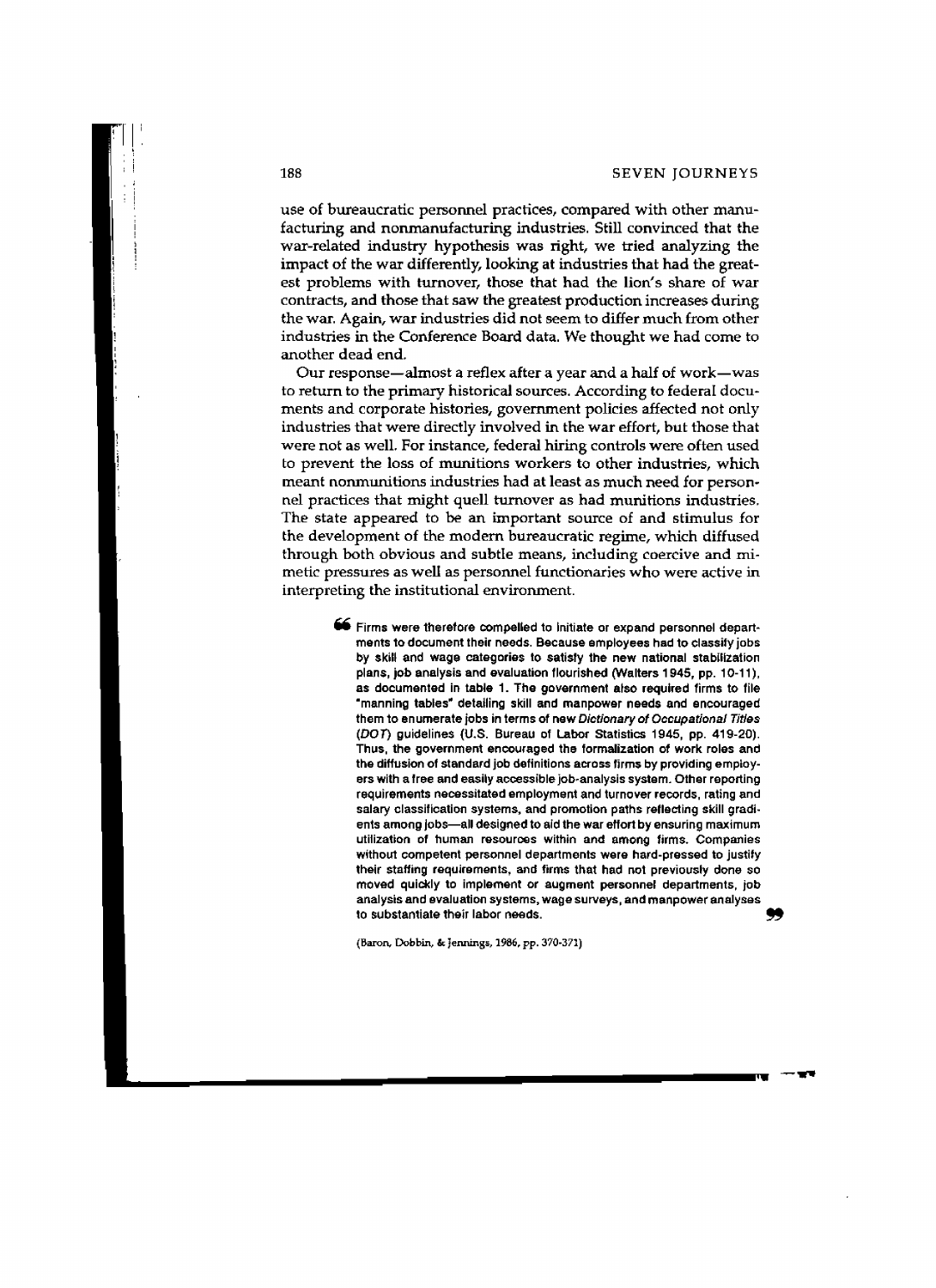#### **Assembling the Article**

**Persistence, sometimes verging on desperation, was beginning to pay off. We felt: that we had pinned down what was going on during the war; now we had to write up different sections of the project and try to assemble them into a coherent paper. Unwilling** to **give up our**  concern **with control versus efficiency arguments, we relied on the**  original **introduction that had focused on that debate. We** incorporated **sections on turnover and size, on unionization, and on federal inter**vention-each **the length of a journal article. In addition, we had run hundreds of descriptive analyses of the data, using very imaginable**  data-reduction technique-from k-means clustering to multidimen**sional scaling to factor analysis-in order to group practices and industries. We decided to report only the results of our principal components analyses because** *the* **results were fairly similar using each technique. We also had dozens** of **quotes to back up every point we wanted ta make. Here we ran up against one** of the **disadvantages** of combining **quantitative and historical methods:** It **is not easy to give up all of the evidentiary quotes and historical asides you amass, especially when each** author **feels somewhat committed to the specific prose he has penned.** We **felt we had enough** material **to write a book, and we even toyed with the idea of following up the paper with** one. **But** we **eventuaIly** managed to **pare the paper down** to **a piece merely twice the length of an unusually verbose** journal **article. We presented**  the **paper at** a **session of the American** Sociological **Association meet**ings, **and** after **a** few more **rounds** of **revisions, submitted it** to the *Americatt JournaI* of Sociology.

**We received a "revise and resubmit." The editor said that reviewers found "substantial** merit" **in the manuscript, but that it was** too l~ng. **Questions were raised about the factor analyses. One reviewer liked the analyses, but suggested that we had not fully mined the results we presented. Another reader of the paper had already proposed that we eliminate the factor analyses, since they were tangential to the central argument but might serve as the focus** for **a second paper.** The **somewhat contradictory nature** of **the reviews was frustrating, and we were at1 exasperated by the prospect of having to** *go* **throughanother round of revisions and rewrites. We let the paper** sit-a **case of "out of sight, out of mind." After** calming **down, we went back to work.** 

We **had resisted removing the factor analyses before because of the time and effort we had spent generating them, but eliminating the six tables of** factor **loadings and factor scores now made sense: we couId save space, avoid additional explanation, and put them in the pile of**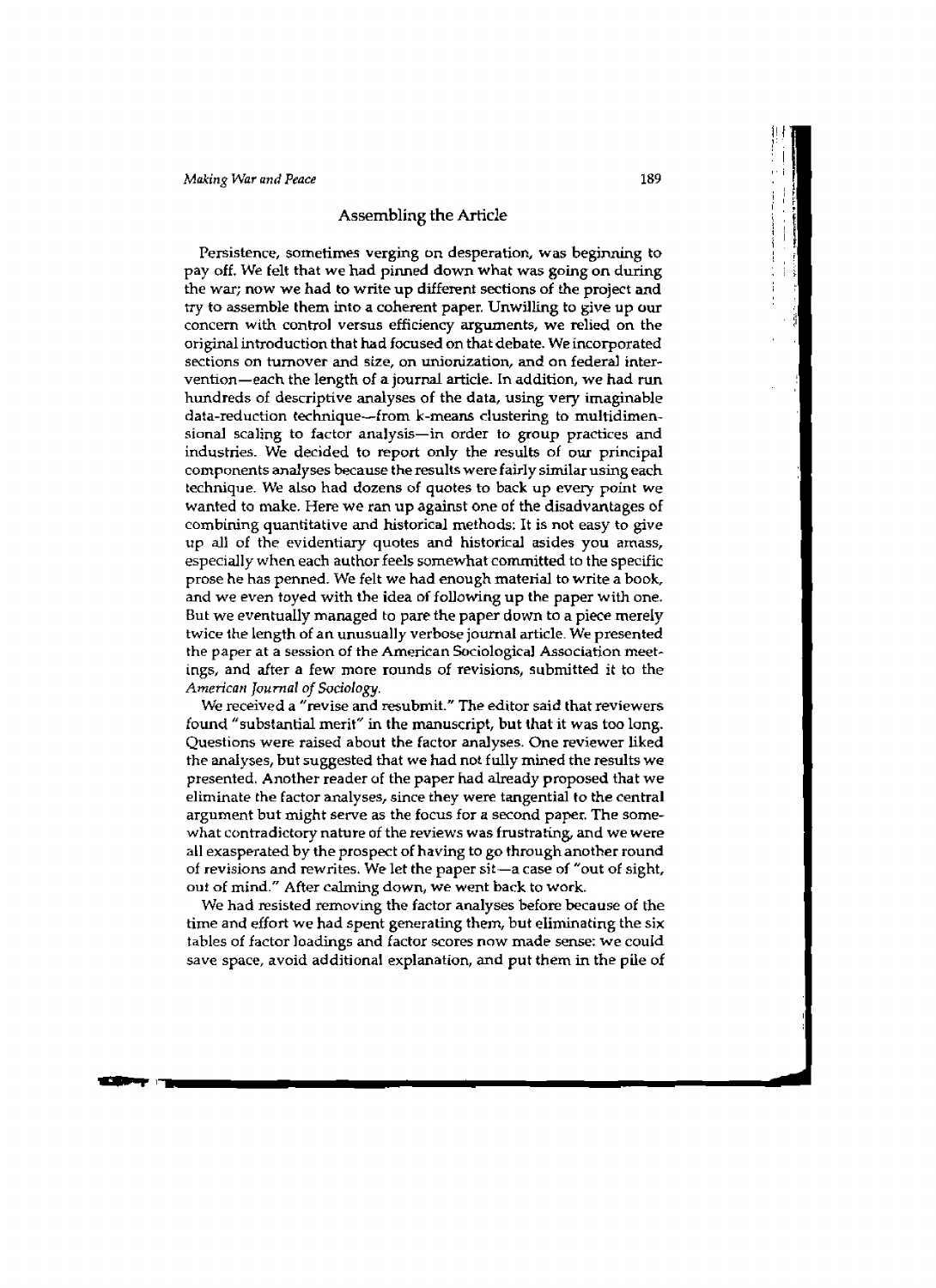**already omitted items to craft a sequel** to **"War and Peace" (Baron,**  Jennings, & **Dobbin, 1988). In the fall of 1985, we submitted the final**  draft **with only summary data on differences in practices across** in**dustries and over** time **and with fewer quotes and historical passages.**  The **paper also had more on** the **representativeness of the data and a refocused introduction and conclusion.** *AJS* **accepted it. We** were **happy.** 

**66** <sup>8</sup>These conclusions (and those that follow in this section) are buttressed by supplemental analyses of the 1935-46 data, including factor and **cluster analyses of industries and personnel practices. Detailed results**  are available on request.

**won, Dobbm,** & **Jetuungs, 1986, p. 351)** 

#### **hamirig** from "War **and Peace"**

**If** "War **and Peace" has any strengths, they are based on the way** it **tries** to **make** sense **of a complex set of theories about the employment relationshp, using unique and varied data. The match of data,** methods, **and** theory **occurred only** after a **great deal of effort and debate. As** it **turned out, our aim was not simply to determine** which **theory explained more variance, but to develop a coherent explanation using a wide range of theories, methods, and data. We did not discard data**  dong **the way when they seemed to make no theoretical sense; nor did we ever completely falsify the different sets of hypotheses. We held them in rewrve until we could use them to help assemble a more refined, complete picture of the evolution of modern empioyment relationships.** 

**The connections** among **data, methods, and theory kame apparent only through a long series of missteps, dead ends, and rewrites. At times it appeared** to **Jennings and** Dobbin that they **were running analyses aimlessly. Baron had the same view, but also felt pressured to preserve a sense** of **"progress." Ultimately, each set of analyses led to a set of provisional hypotheses,** which, in turn, **led to** more **analyses, often with different techniques, and further modification of the hypotheses. In** this **way,** the **analyses were strung together, even if their**  overall **direction and pattern were clear** to **us only in retrospect. At the same time, we collected historical documents on whole topics, such as work force demographics, which we never reaIly explored in the paper, but whch helped give us a sense of context** for **interpre**ting those **documents** and **analyses** that **we did use.** Connections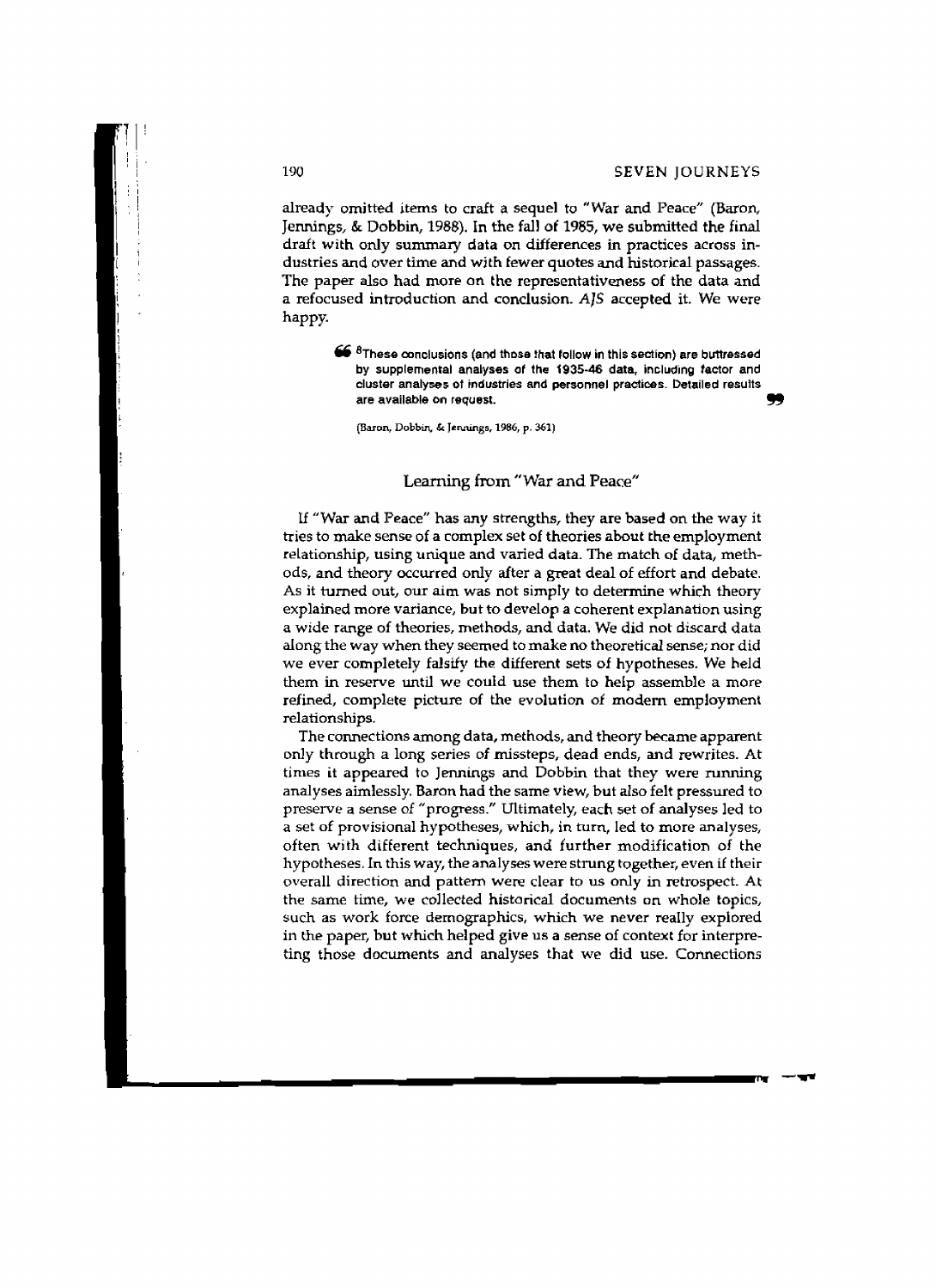**were made, in other words, through a halting process of exploration md iteration, guided by a great deal of thoughtful** reflection **and some luck.** 

**Any strengths of "War and Peace" are also a result of our diverse talents and backgrounds. All three of us were interested in organizations, but we came** to **that interest** in **very different ways.** Baron came **to it from his work on structural causes of stratrfication and workplace discrimination;** Dobbin, **from his work** on **the institutional effects of public policy on personnel practices; Jennings, from hs work on corporate** control mechanisms. **Given such different orientations and interests, we sometimes had difficulty coming to consensus, but the advantage of thjs diversity was that we gave** full airing **to a wide** range **of** theories. **In addtion to our different theoretical orientations, wehad somewhat different empirical and methodologcal orientations. Both Baron and Jennings had** exprience **in amassing, manipulating, and analyzing large panel data sets, whereas Dobbin had more experience collecting survey data and applying historical research methods.**  FinaIIy, **we were also somewhat diverse (at least** originally) in our **standards of excellence and timetables for this project. Whether because of temperament or career stage,** Baron **was probably more focused** on **the costs of errors and adverse** reviews, while **Dobbin and**  Iennings **were probably more focused on** the **returns of research and publication, impatient with the time the project was tahng.** The **fact**  that **the three of us liked** one another **and were quite similar in** many **respects generally helped ease these tensions and divergent interests,**  though **on** some **occasions that may simply have made the role con**flicts stickier.

**The project had some impart on the work each author subsequently did.** Xt **sparked an interest in human resources** management **for Jennings,** who **is now pursuing a project on the professionalization of that field (Jennings &Moore, 1990). It fueled Dobbin's interest in the effects**  of **pubIic policy on organizational practices, and he is now using**  Conference Board **data to look** at **the** impact of the **federal government on the development and diffusion of fringe hefits** (Dobbin, **1988). And it strengthened Baron's interest in understanding how hrstorical**  forces **and different** institutional **environments help shape the employment arrangements that organizations adopt, interests he** has **since pursued in** a number **of** different **domains, including California's state civil service** (Baron, **Mittman,** & Newman, **1991;** Baron **gt** Newman, **1990; Strang** & **Baron, 1990). The experience has convinced us of the usefulness of supplementing data analysis with primary historical research where possible, and vice versa.**